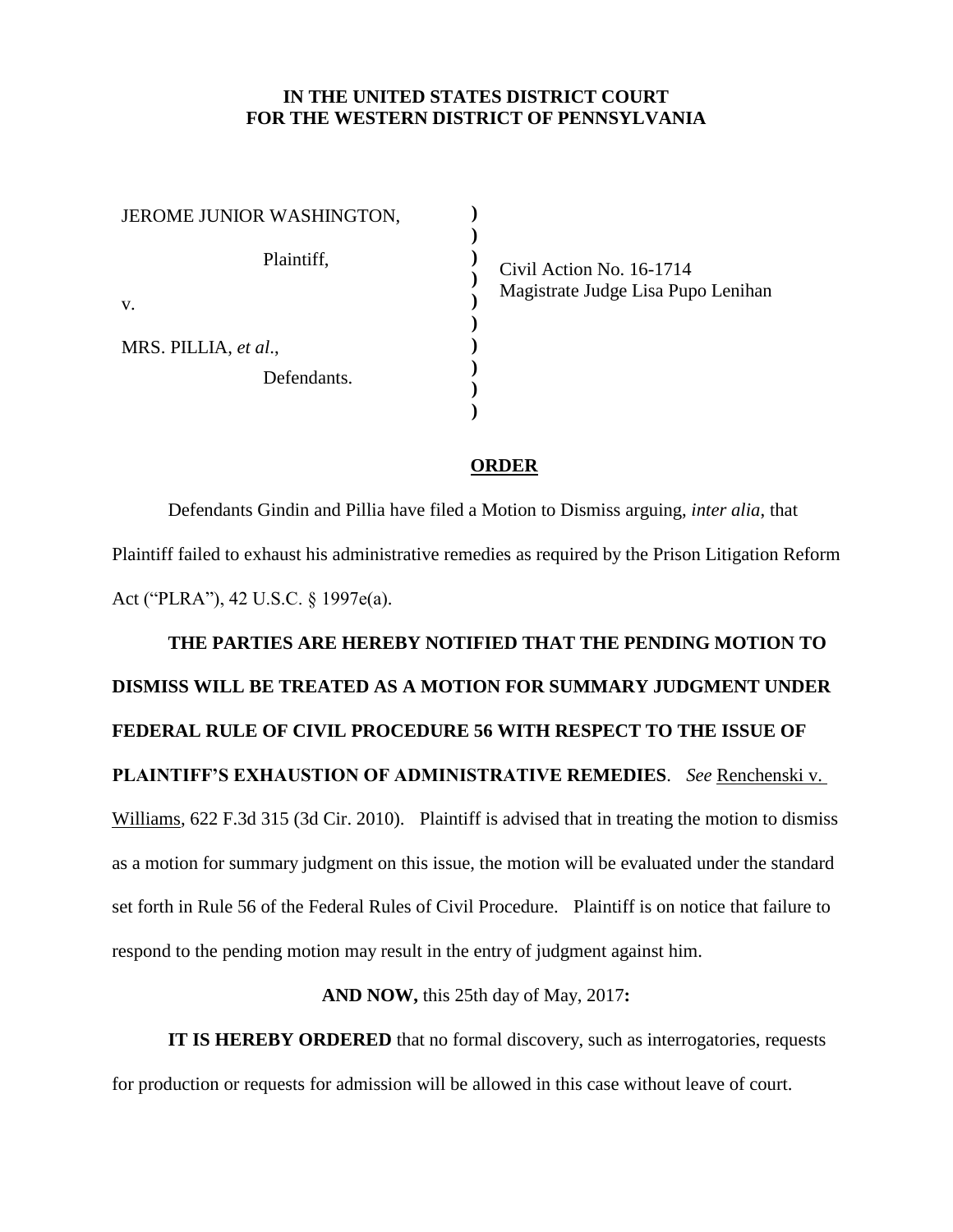However, no later than **June 8, 2017**, Defendants Gindin and Pillia shall provide Plaintiff with all grievances and appeals or other similar documents in its possession concerning the alleged incident or incidents at issue in the Complaint. Plaintiff may not submit requests for discovery to Defendants without leave of court.

**IT IS FURTHER ORDERED** that Plaintiff shall have until **June 22, 2017**, to respond to Defendants' motion.

**IT IS FURTHER ORDERED** that **no extensions** will be granted without just cause.

**IT IS FURTHER ORDERED** that Plaintiff is advised that his response to the motion may include opposing or counteraffidavits (executed by the plaintiff or other persons) which have either been sworn to under oath (notarized) or include at the end of the document, immediately before Plaintiff's signature, the following in accordance with 28 U.S.C. § 1746: "I declare under penalty of perjury that the foregoing is true and correct. Executed this \_\_ day of \_\_\_\_ , 2013."

**IT IS FURTHER ORDERED** that all affidavits, opposing or counteraffidavits must be based upon the personal knowledge of the person executing the affidavit; that no affidavit, amended complaint, pretrial narrative or other document containing Plaintiff's allegations will be considered when determining the motion for summary judgment unless it has been notarized before a notary public or unless it contains a declaration under penalty of perjury as set forth above; that Plaintiff may attach to his affidavits copies of any depositions, answers to interrogatories, institutional records or other documents they wish this court to consider when addressing the summary judgment motion; and that the motion for summary judgment will be evaluated under the procedure standard set forth in Rule 56 of the Federal Rules of Civil Procedure; and that failure to respond may result in entry of judgment against him.